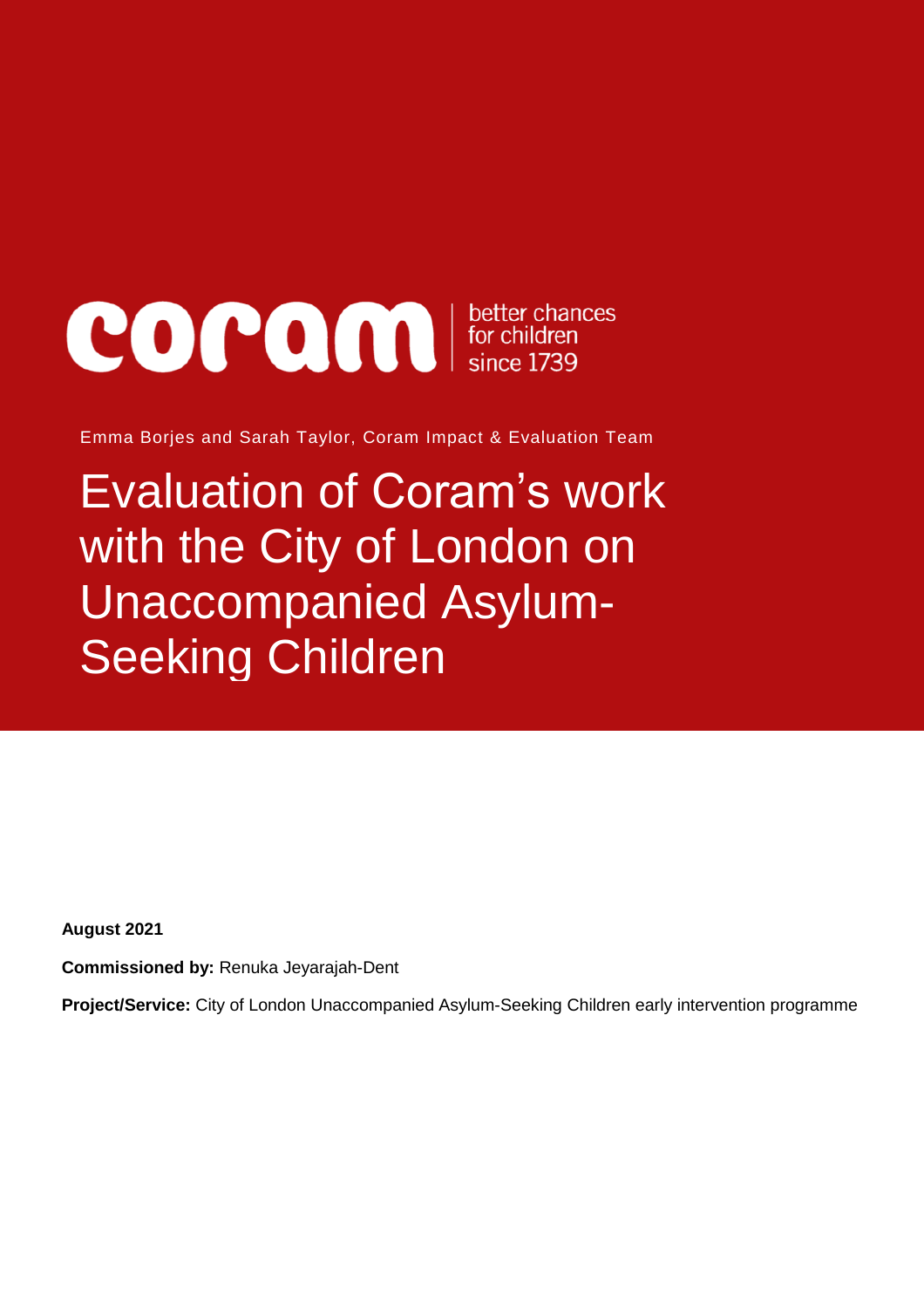# Table of contents

| Background on the target population (City of London Unaccompanied Asylum-Seeking Children)5 |  |
|---------------------------------------------------------------------------------------------|--|
|                                                                                             |  |
|                                                                                             |  |
|                                                                                             |  |
|                                                                                             |  |
|                                                                                             |  |
|                                                                                             |  |
|                                                                                             |  |
|                                                                                             |  |
|                                                                                             |  |
|                                                                                             |  |
|                                                                                             |  |
|                                                                                             |  |
|                                                                                             |  |
|                                                                                             |  |
|                                                                                             |  |
|                                                                                             |  |
|                                                                                             |  |
|                                                                                             |  |
|                                                                                             |  |
|                                                                                             |  |
|                                                                                             |  |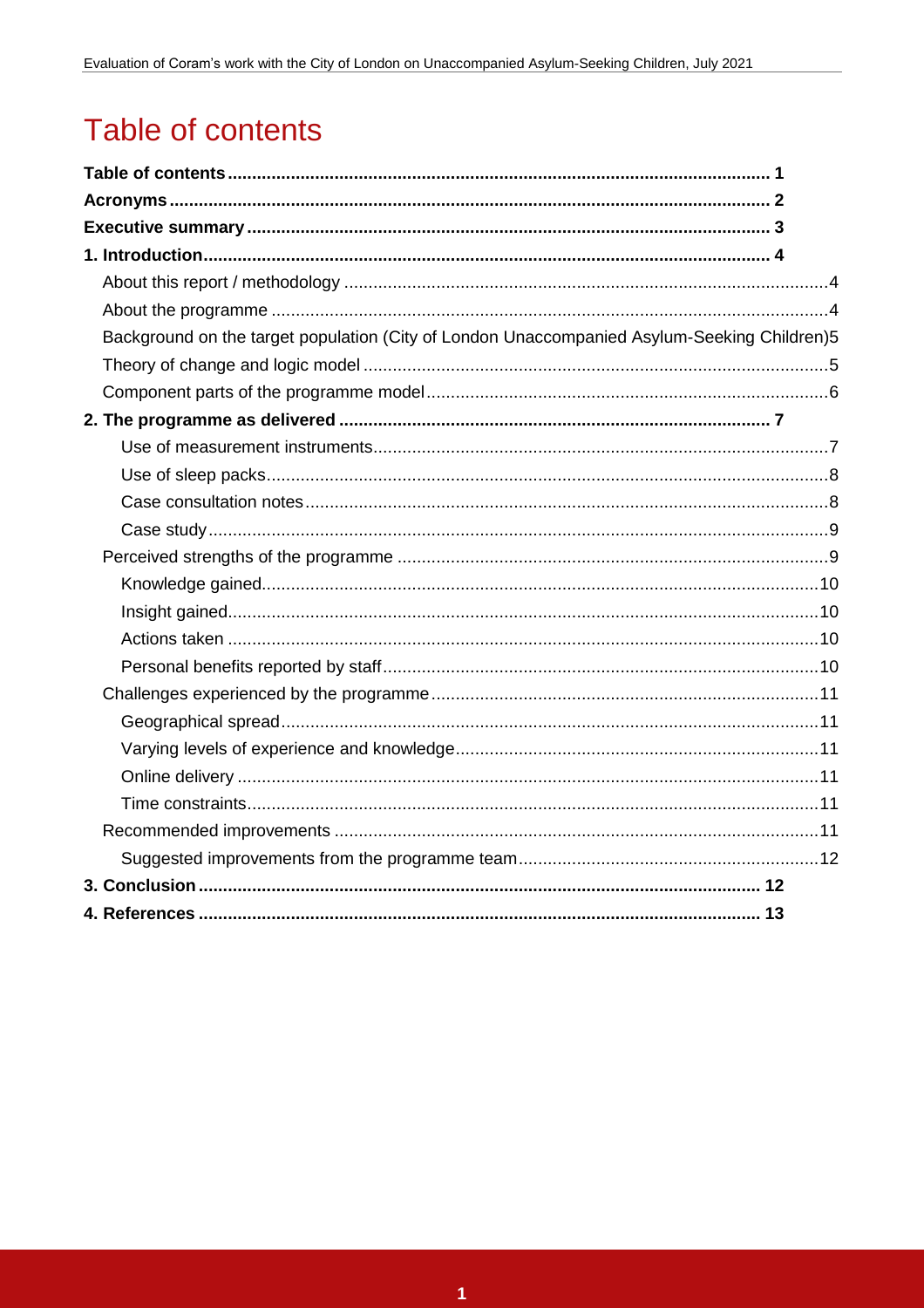# Acronyms

| <b>CAMHS</b> | <b>Child and Adolescent Mental Health Services</b> |
|--------------|----------------------------------------------------|
| IFA          | Independent Fostering Agency                       |
| <b>IRO</b>   | Independent Reviewing Officer                      |
| <b>LAC</b>   | Looked After Child(ren)                            |
| <b>PTS</b>   | Post-traumatic stress                              |
| PTSD         | Post-traumatic stress disorder                     |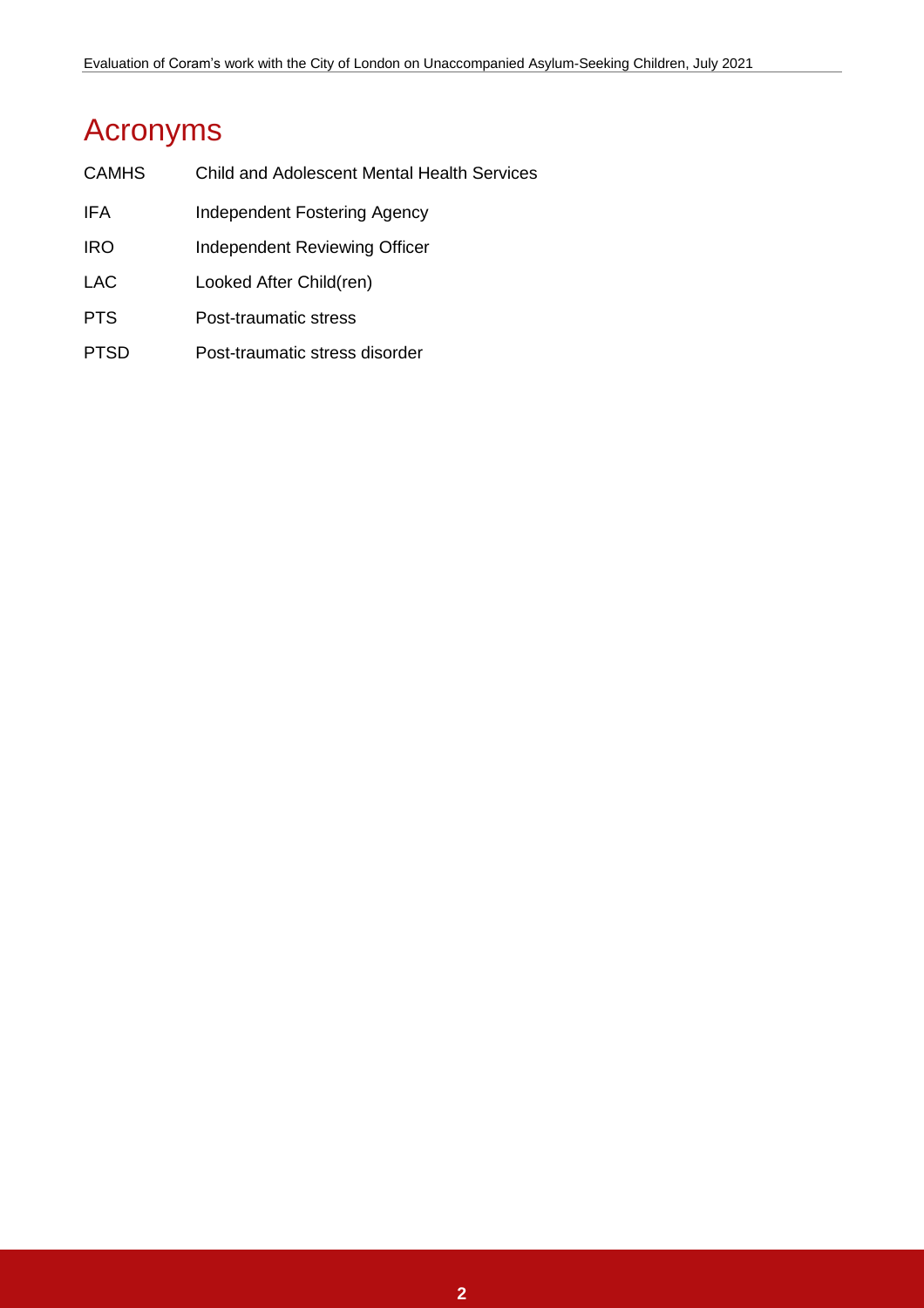# Executive summary

This process evaluation covers an early intervention programme delivered by Coram in 2020-21 in the City of London. The programme aimed to help settle and integrate Unaccompanied Asylum-Seeking Children by providing training and resources to help staff to understand the impact of trauma; help sleep return to the expected pattern for the age group; sensitise them to the needs of unaccompanied asylum-seeking children and young people in relation to diet and digestive health; engage young people in thinking and planning for the future; and use physical exercise in order to help unaccompanied asylum-seeking children and young people to tolerate anxiety better.

The programme model involves training for a range of staff, such as IROs, social workers, service managers and supported accommodation staff. The training is split into units covering sleep and sleep hygiene; diet; and exercise. In the circumstances of Covid-19, an online version of the training was developed, in four two-hour sessions.

Coram's Impact and Evaluation team carried out a short process evaluation of the programme. We reviewed various documents such as previous reports, case consultation and case study notes, and measurement tools, and carried out virtual interviews with seven programme stakeholders in April and May 2021.

Notes from the case consultations, case study and BEARS tools indicated that young people struggled to fall and/or stay asleep. The consultation notes also provided suggestions of how young people could reduce their sleep issues.

The programme received positive feedback from staff members. Staff members reported that they had gained knowledge and insight of how sleep affects day-to-day life, and a better understanding of the challenges unaccompanied asylum-seeking children and young people face and how their past experiences affects their sleep, diet, physical and mental health. Some interviewees mentioned they had incorporated what they had learnt during the training into their own personal life, such as eating and shopping patterns. Additionally, staff had started to apply what they had learnt into practice, for example, one member of staff reported that encouraging physical exercise and a balanced diet had become part of the independent skills training care leavers receive.

The programme team reported good engagement from staff members but also highlighted the challenges of delivering virtual training sessions to staff during working hours, such as interruptions and less interaction with staff who had their screens turned off, though staff tried their best to engage in the sessions. The team noted the various levels of experience and knowledge among attendees. We asked staff for recommendations for improvements to the programme and they offered a range of practical suggestions including video clips, lists and follow-up sessions.

The programme is developmental and remains at a relatively early stage in its development. In future the programme team aims to develop and expand the service towards becoming a mainstream intervention, upskilling the sector, and including foster carers, children and young people directly in their work. The team have received additional funding from the City of London to continue with the programme, which will allow them to develop and expand the services towards becoming a mainstream intervention. The programme team have begun to work with IROs and support accommodation workers, and are about to gain permission to work with LAC nurses and medical staff, in hope of being able to benefit more unaccompanied asylum-seeking children and young people in the future, by helping to improve their overall wellbeing and standard of living.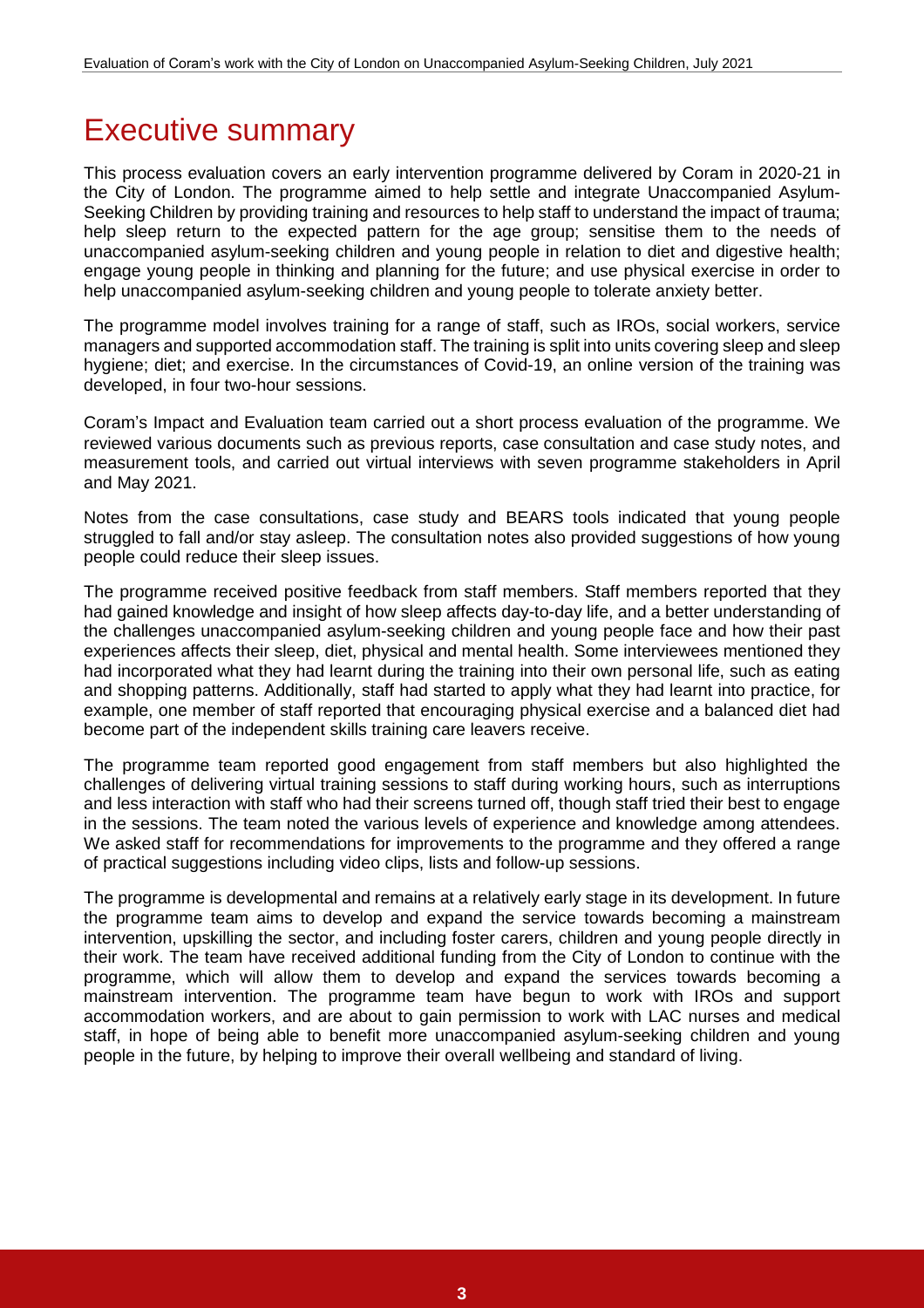# 1.Introduction

A Coram team led by Renuka Jeyarajah-Dent, chartered psychologist and Director of Special projects at Coram, were commissioned by the City of London in 2020 to carry out work with the aim of improving support to Unaccompanied Asylum-Seeking Children. The programme intends to apply Coram's early intervention framework for unaccompanied asylum-seeking children and young people, such that better trained and supported staff have more awareness of sleep, diet and exercise, enabling them to improve support to unaccompanied asylum-seeking children and young people.

# **About this report / methodology**

Coram's Impact and Evaluation Team carried out a short process evaluation of the programme. The findings are set out in this report. We reviewed several documents and carried out virtual interviews with seven programme stakeholders in April and May 2021. We interviewed:

- the City of London service manager;
- the City of London team manager;
- a student social worker in the City of London;
- two supported accommodation workers; and
- two members of the Coram programme team.

The documents we reviewed included:

- baseline report, June 2020, by Sarah Taylor (Coram Impact and Evaluation Team), Kevin Yong (Coram-i) and Renuka Jeyarajah-Dent (Coram programme team);
- report on the programme written by the programme team for Coram marketing & communications team, April 2021;
- case study of one unaccompanied asylum-seeking young person, 10 February 2021, written by the programme team;
- five completed BEARS (Bedtime issues, Excessive daytime sleepiness, nighttime Awakenings, sleep Regularity and Snoring) screening tools; and
- case consultation notes written up by the programme team of two unaccompanied asylumseeking young people (half of the total; the programme team told us that they carried out case consultations in relation to four unaccompanied asylum-seeking young people).

We also received written feedback from 1 supported accommodation manager about the intervention programme and the training workshops.

# **About the programme**

The aim of the project is to help to settle and integrate unaccompanied asylum-seeking children and young people by providing training and resources that help staff: understand the impact of trauma; help sleep return to the expected pattern for the age group; sensitise them to the needs of young people in relation to diet and digestive health; engage young people in thinking and planning for the future; and use physical exercise in order to help young people to tolerate anxiety better. It is intended that the programme will help embed good practice and ultimately increase the chances that mental health symptoms among unaccompanied asylum-seeking children and young people dissipate.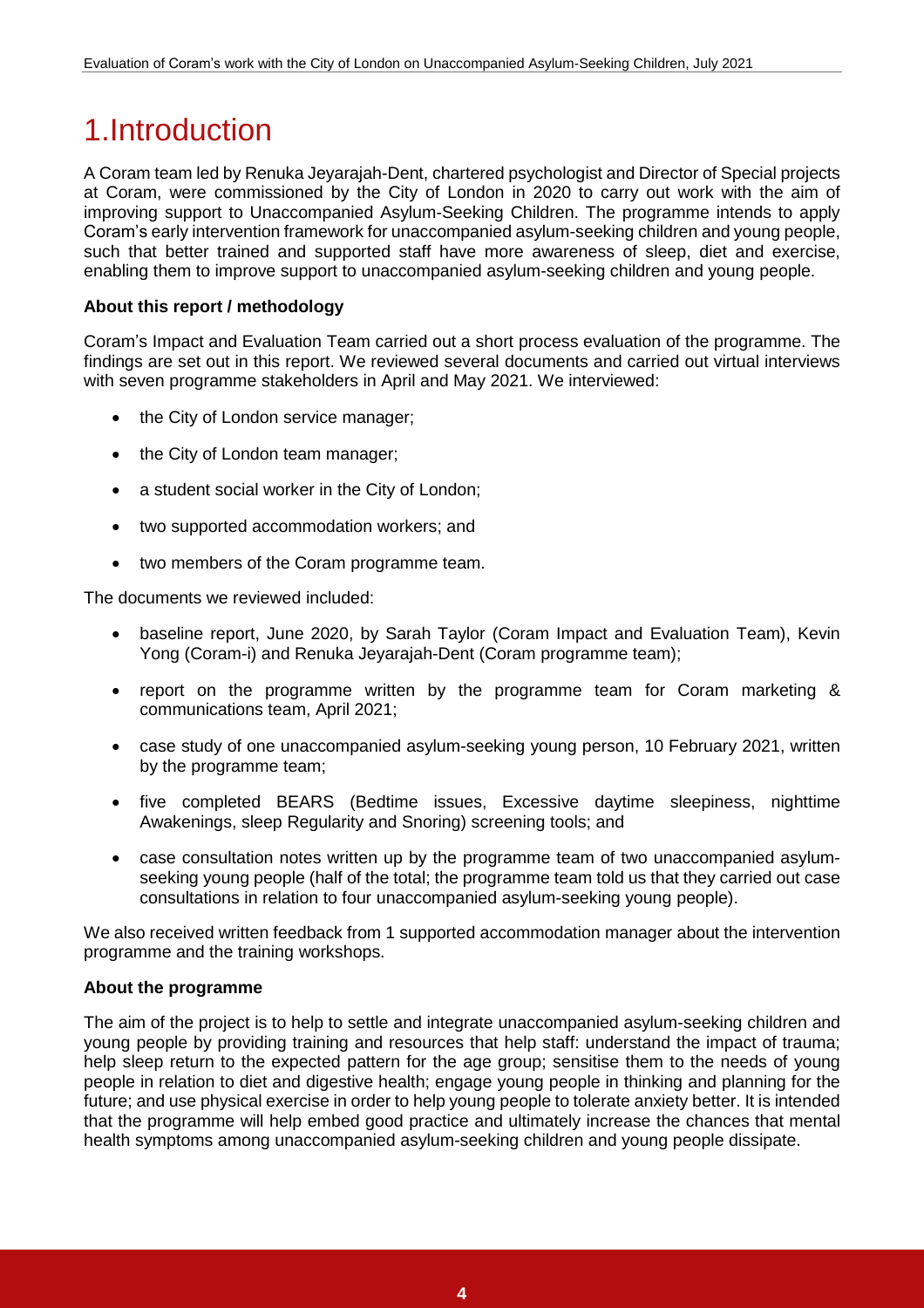# **Background to the programme**

Sleep quality, diet and exercise are linked to wellbeing. They are the focus of this programme because unaccompanied young people's experiences while journeying to the UK often mean that their sleep, diet and opportunities for exercise have been particularly impacted. From a literature review we carried out (Lawrence and Michelmore, 2019) we know that sleep problems are prevalent in unaccompanied asylum-seeking children and young people. Unaccompanied asylum-seeking children and young people may need help to keep existing bonds alive where they have lost family due to their displacement, and help in normalising their diet. The programme team told us that poor sleep, diet or exercise interact with stress, anxiety in trauma, and can create a vicious cycle, meaning interventions should be considered that target both emotion and cognition and the body. The programme team told us they sought to counter what they see as an imbalance in traumafocused services, towards mental health, at the expense of the physical body.

Coram have been developing therapeutic practices in relation to sleep, diet and exercise for unaccompanied young people for some years, particularly through the experience of Dr Ana Draper, systemic family therapist, who was part of the programme team and brought her experience of working with unaccompanied asylum-seeking children and young people in Kent County Council. While at Coram she delivered elements of the programme in Portsmouth City Council and the London Boroughs of Westminster and Camden, including to social workers, foster carers, residential workers, CAMHS looked after children teams, LAC nurses, and supported housing workers.

The City of London funded Coram to deliver the work, while funding for the capability and capacity required for evaluation and for moving the training to web-based delivery was contributed by the Pickwell Foundation and the Esmée Fairbairn Foundation.

## **Background on the target population (City of London Unaccompanied Asylum-Seeking Children)**

The City of London's population of children in care and care leavers is unusual due to its small size relative to other local authorities, and its preponderance of Unaccompanied Asylum-Seeking Children. A baseline report written in July 2020 sets this out. At the time, 52 young men and 1 young woman were under the care of the City of London, having reached London in different ways and from different countries. Some were doing well while others were struggling. They had varying kinds of placements, spoke different languages, practiced different religions, and spanned the full age range from 15 to 24. The typical young man was aged 18, spoke Arabic, originated in Sudan, and was a Muslim. He had become looked after around a year before on average.

While most of the caseload is made up of unaccompanied asylum-seeking children and young people, the social work team had not been specifically recruited or trained for work with unaccompanied asylum-seeking children and young people, and the baseline report found that the City of London did not necessarily recruit for this specialism or retain staff for this reason. They may not consider themselves experts in working with unaccompanied asylum-seeking children and young people, but they have developed expertise in this work. This expertise is not fully reflected in City of London documents. Since 2018, the City has had a systemic social work model. It was rated 'outstanding' by Ofsted in 2020.

# **Theory of change and logic model**

In March 2021 the programme team met the Impact and Evaluation Team to develop a theory of change and logic model for the programme. A theory of change is a statement of how and why a service is expected to achieve its aims, whereas a logic model is a statement of what a programme or service consists of and what it intends to achieve. Together they make up the first two steps towards robust evaluation (Asmussen et al, 2019).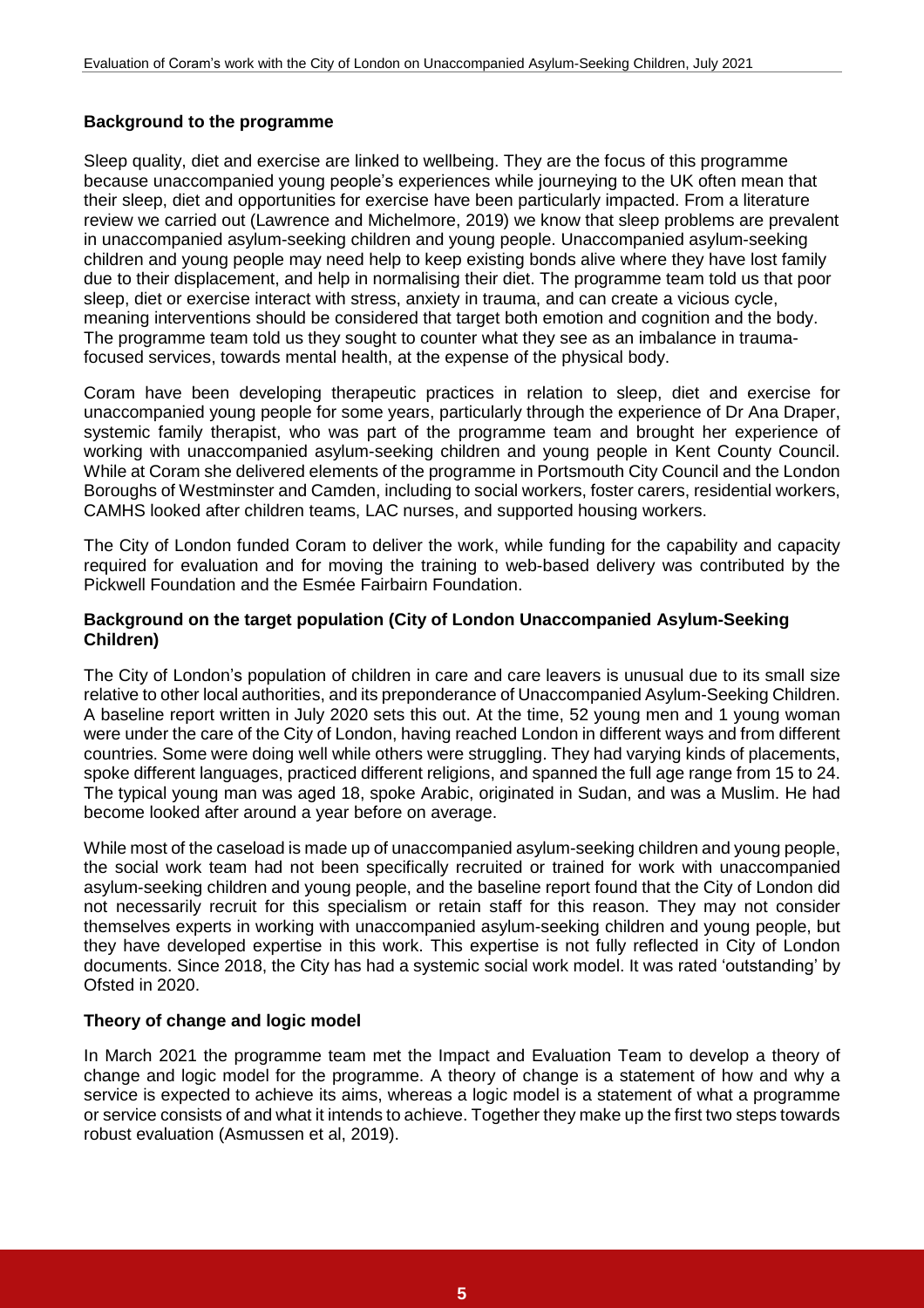The programme's theory of change can be summarised as: better trained and supported staff have more awareness of sleep, diet and exercise, enabling them to improve support to unaccompanied asylum-seeking children and young people. The logic model can be found below (Figure 1).

# **Figure 1: Logic model of the Unaccompanied Asylum-Seeking Children early intervention programme**



# **Component parts of the programme model**

The programme model involves training for a range of staff, such as IROs, social workers, service managers and supported accommodation staff. The training is split into units covering sleep and sleep hygiene; diet; and exercise. In the circumstances of Covid-19, an online version of the training was developed, in three to four two-hour sessions, accompanied by a 'primer' handbook and other tools to support participants to apply the training in their practice.

The training provides an overview of trauma; the first session focuses on how trauma might develop into a diagnosable condition, e.g. going from having symptoms of trauma to a diagnosis of PTSD. The session also covers some of the evidence around the impact migration has on young people's mental health. The second session looks at sleep and understanding the sleep cycle and what the physical and psychological impacts are when sleep is disrupted. The third session focuses on diet and exercise, the first part of the session focuses on probiotics and its impact on mental health. The second half focuses on exercise; particularly heart rate variability and how young people can increase their heart rate variability through physical exercise and through breathing and meditation techniques. The fourth session considers how staff can implement the three components in their work with young people.

The aim of the training is to raise awareness to professionals and engage them to think about basic theoretical frameworks in order to enable insight to why unaccompanied asylum-seeking children and young people need support that is practical, deliverable and evidence-based, and does not depend too much on talking therapies. The aim is also to engage professionals in developing a more creative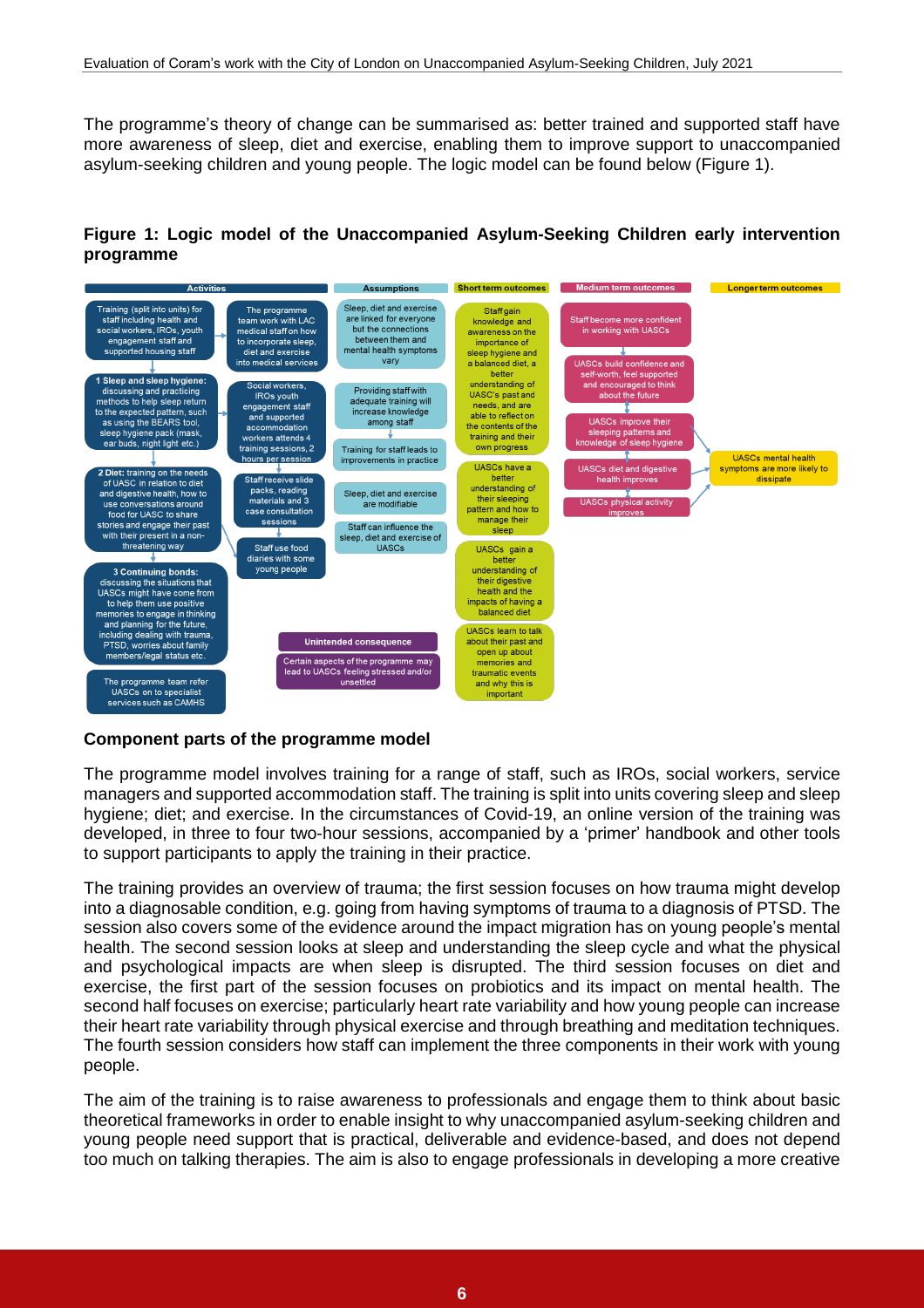approach to problem solving for young people in relation to mental health, and to understand that there are multiple pathways into helping young people to improve their wellbeing.

In addition, the programme model features case consultations, where Coram experts learn and discuss the details of a particular case, and elements of tracking and monitoring such as the use of food diaries and sleep histories by staff working with unaccompanied asylum-seeking children and young people. The programme to date has therefore been indirect as it has not involved direct work with young people. The programme team told us they believed direct work would be a helpful future component.

# 2.The programme as delivered

The programme delivery focused on one supported accommodation provider heavily used by the City of London, Pathfinders (it was the second largest provider of semi-independent accommodation to the City in June 2020, with 8 places). By April 2021, 40 people had been trained, including 6 support workers in Pathfinders.

The programme is developmental and remains at a relatively early stage in its development. In future, the programme aims to:

- mainstream monitoring and reviewing of young people's sleep-diet-exercise needs;
- work with the LAC medical service to ensure that all young peoples' sleep-diet-exercise needs are considered within LAC medical processes;
- deliver training to foster carers:
- expand the programme to work with other local authorities;
- identify young people with higher levels of sleep-diet-exercise need, in order to expedite their referral into specialist services;
- meet with young people as a community (e.g. via children in care councils) and contribute to the already ongoing group work in these areas;
- develop more peer-to-peer discussion about the importance of sleep-diet-exercise for good mental health; and
- consider increased use of technology. The programme team have experimented with using everyday technology to assist with interventions to improve sleep-diet-exercise e.g. requesting that young people kept phone/photo rather than paper food diaries in order to assess weekly food intake. This gave swift information on patterns/quality/balance of diet and has potential to inform LAC medical reviews and encourage conversations about diet and mental health. Similarly, Fitbits and other wearable technology can aid in accurately assessing sleep patterns, exercise levels and heart rate variability. This is especially important as most people find it difficult to accurately judge sleep/wakefulness, intensity of exercise and related variations.

#### *Use of measurement instruments*

Food diaries were used to gain insight into what young people's diet consists of. At least one photographic food diary had been returned to the programme team by May 2021, which visually showed what the young person's diet was like. The programme team indicated that although the food diary has not made any dramatic changes yet, they thought staff had begun to see what their role was to help young people improve their wellbeing.

BEARS is a sleep screening tool (Bedtime issues, Excessive daytime sleepiness, nighttime Awakenings, sleep Regularity and Snoring) (Owens & Dalzell, 2005). Those attending the training received a copy of this tool, and its use was discussed as part of the training. One interviewee reported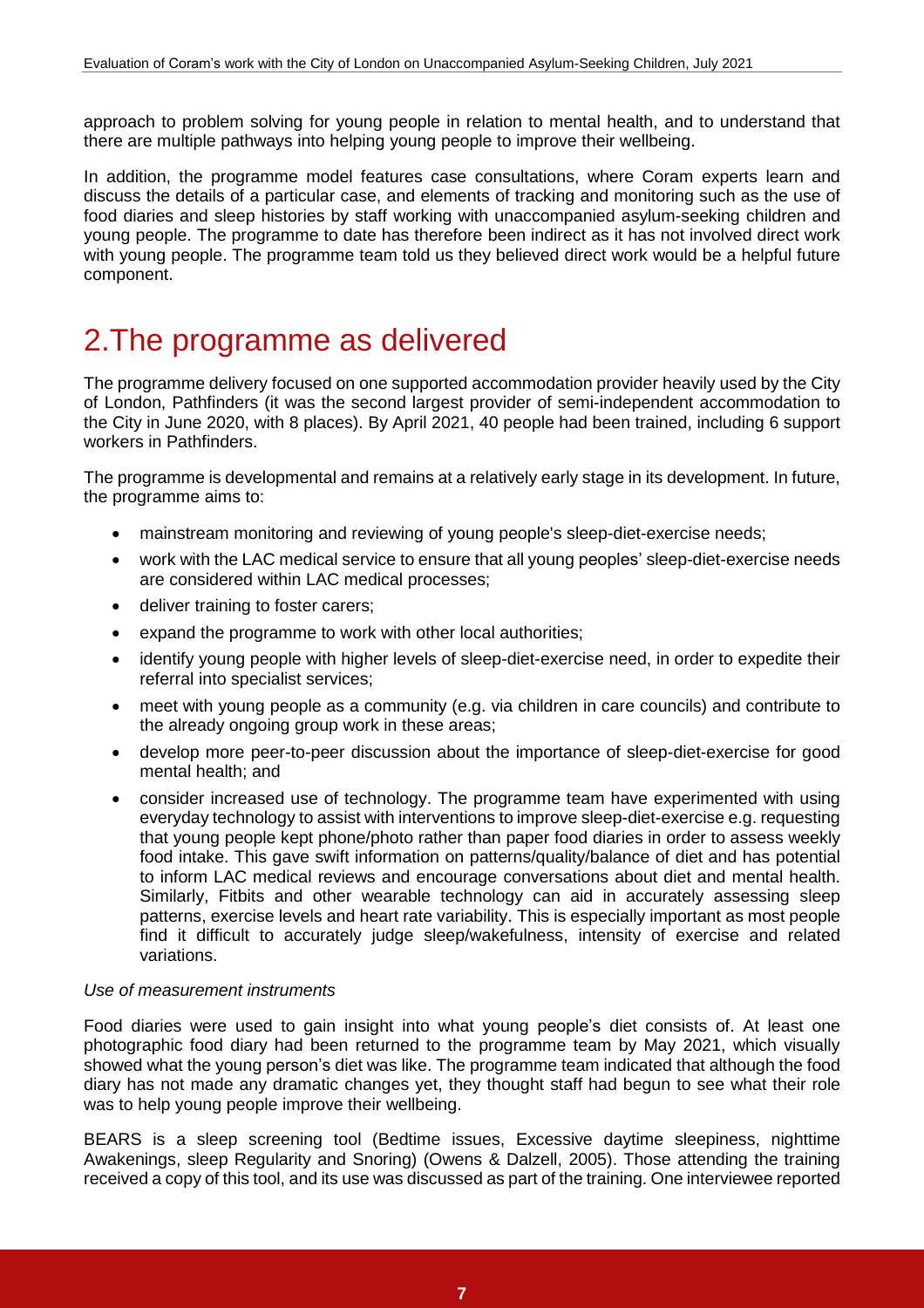that they had used the BEARS tool with two young people who confirmed that their sleep has improved.

The Impact and Evaluation team received copies of five completed BEARS tools from four young people. Three young people completed one form, and one young person completed two forms pre and post-therapy. Out of the three young people who only completed one form, two expressed having trouble falling asleep at bedtime and worrying about their past and future. These two young people also described irregular sleeping patterns such as waking up several times during the night and struggling to fall back asleep. One young person reported feeling anxious about immigration issues with the Home Office which kept them awake at night. The other young person reported snoring, and that they often sleep for a few hours during the day if they have had a bad night's sleep.

The young person who completed two BEARS screening tools reported improvement in their sleeping pattern between receiving therapy and completing the forms, and stated in the second form that they now slept throughout the night without interruptions. Before they would fall asleep between midnight and 4 am, had difficulties concentrating throughout the day and kept waking up at night. They reported that they sometimes snore if they are very tired or sleep in a particular position.

The aim was that this tool would be used with a range of young people at more than one time point to enable tracking of change and continuity over time, but as the programme is still in its early stages the tool has not been used very widely yet.

The programme team used role play with Pathfinders staff to engage them in thinking about unaccompanied asylum-seeking children and young people and sleep, diet and exercise. Staff were also able to share their own life stories and experiences with the programme team. Most staff members were of African origin and had personal experience of immigration.

The programme's indirect nature also posed a challenge for data collection using the instruments. In future, better-funded evaluation work is recommended to enable primary data collection from young people, rather than relying on staff to gather data.

#### *Use of sleep packs*

As part of the programme, the programme team sent sleep packs to the City of London in February 2021. The sleep packs were intended to be passed on to staff by the City, but we were told they did not reach Pathfinders staff. The sleep packs included a night light, lavender bags, a sleeping mask, worry dolls and a stress ball. One supported housing worker said he would have liked to receive these for use with young people.

#### *Case consultation notes*

We reviewed notes from two case consultations between the programme team and Pathfinders staff, where they reviewed two young people's sleeping patterns and noted down any suggestions to help regulate their sleeping pattern. Notes described a young person who struggled to stay asleep and a young person who was kept awake by their worries. Suggestions to help regulate their sleeping pattern included:

- getting less sunlight in the morning and more sunlight later in the day, including wearing sunglasses if going out in the morning;
- having some kiwi fruit in the evening; and
- getting out of bed for around 30 minutes if unable to fall back to sleep to distract themselves by:
	- o having a warm drink;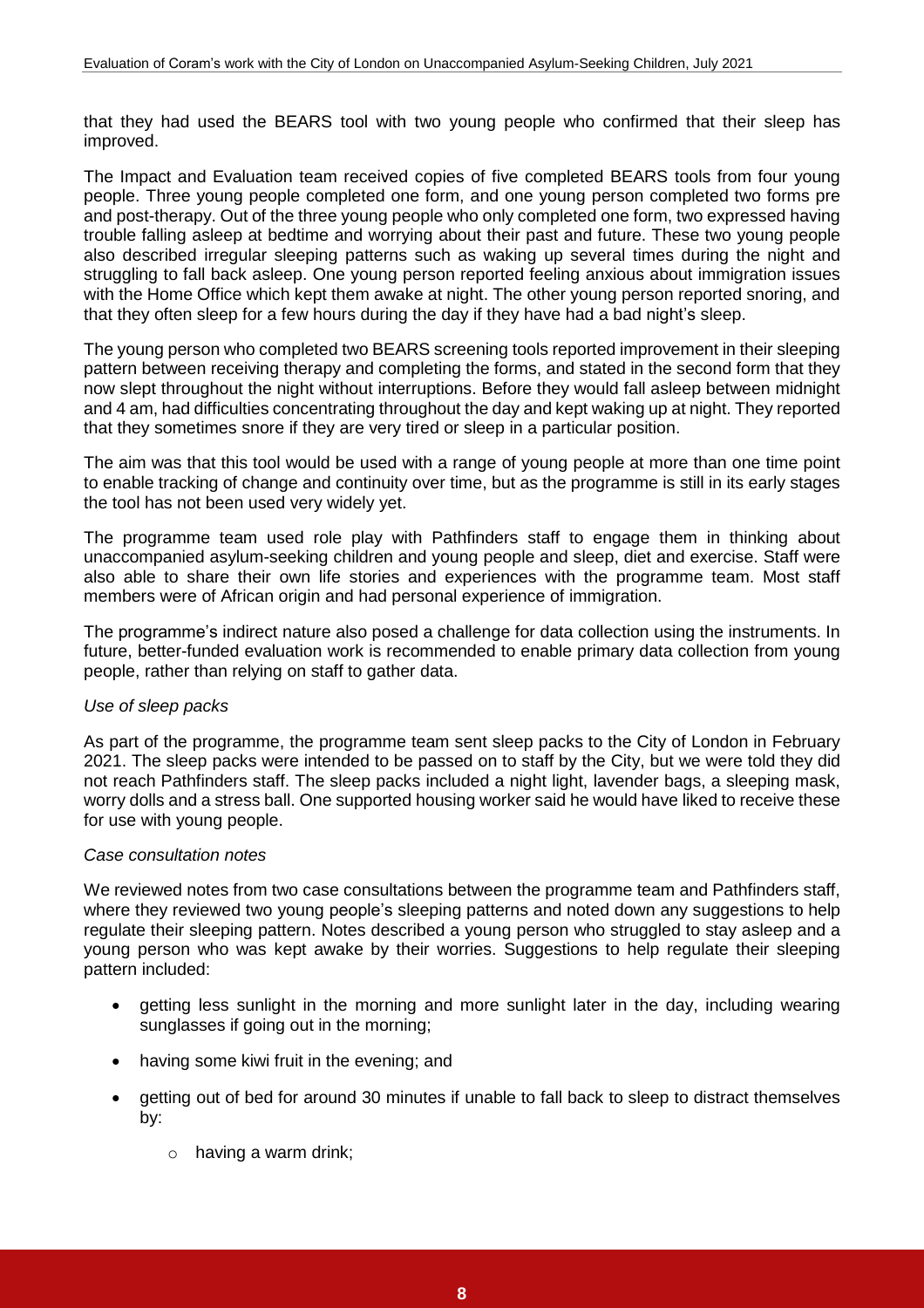- o reading or listening to a podcast; and
- o avoiding screens such as mobile phone, tablet, TV etc.

Notes from the second case consultation described a young person with poor sleep onset latency, they were kept awake by their worries and tended to nap during daytime. Suggestions included:

- getting more sunlight in the morning (not wearing sunglasses)
- exercising, such as running or boxing, to resist napping during daytime;
- having a warm shower or hot bath, including keeping feet and hands exposed afterwards;
- turning off heating in the bedroom, or reducing it to about 18 degrees;
- keeping a gratitude diary or notebook and writing down daily experiences they are grateful for, in order to help change their mood state prior to sleep; and
- having some kiwi fruit near bedtime.

#### *Case study*

We reviewed a case study from February 2021 of a young person placed with Pathfinders. The case study consisted of notes from a one-hour case consultation between the programme team and the young person's social worker, key worker and therapist. The programme team's role was to act as an enabler in this consultation and bringing a 'newcomer' perspective to the case.

The young person was placed with Pathfinders in March 2020, and turned 18 years old in late 2020. They had not attended school prior to arriving in London, and could not read or write in any language. They were eventually placed in supported housing, referred to the Refugee Council for legal advice, advocacy and therapy, and were attending online college. The young person reported sleeping difficulties, partly due to worrying about their family. Whilst attending therapy, the therapist and key worker reported that the young person had expressed that their sleeping difficulties had receded. The young person had engaged well, initially through art based therapy but recently through talking therapy. According to the therapist, further therapeutic input was not required.

It was discussed during the case consultation that the young person's social worker should meet with the young person to discuss next steps and help them gain insight of how to cope with inevitable situations that might arise, including understanding if they were managing their sleep, why this might be erratic, and how they have dealt with stressful thoughts such as immigration uncertainty. The young person wishes to live independently, although their ability to be independent is limited by their very basic literacy and numeracy skills, as well as immigration status and much depends on their asylum substantive interview which is still pending.

#### **Perceived strengths of the programme**

The programme team reported good engagement from Pathfinders staff members, and that staff had been open in sharing ideas and talking about their work with young people. Attendees were able to use the discussion time built into the training to discuss issues in applying the training (such as lockdown and fear of being stopped by the police, if going outside to exercise).

A key success, the programme team and a City of London manager believed, had been gaining entry to work with the City's IROs and supported accommodation workers. The programme team is also about to gain permission to work with LAC nurses and medical staff. They have also received high levels of engagement from City to deliver the programme and the team have received additional funding from the City to continue to develop the programme.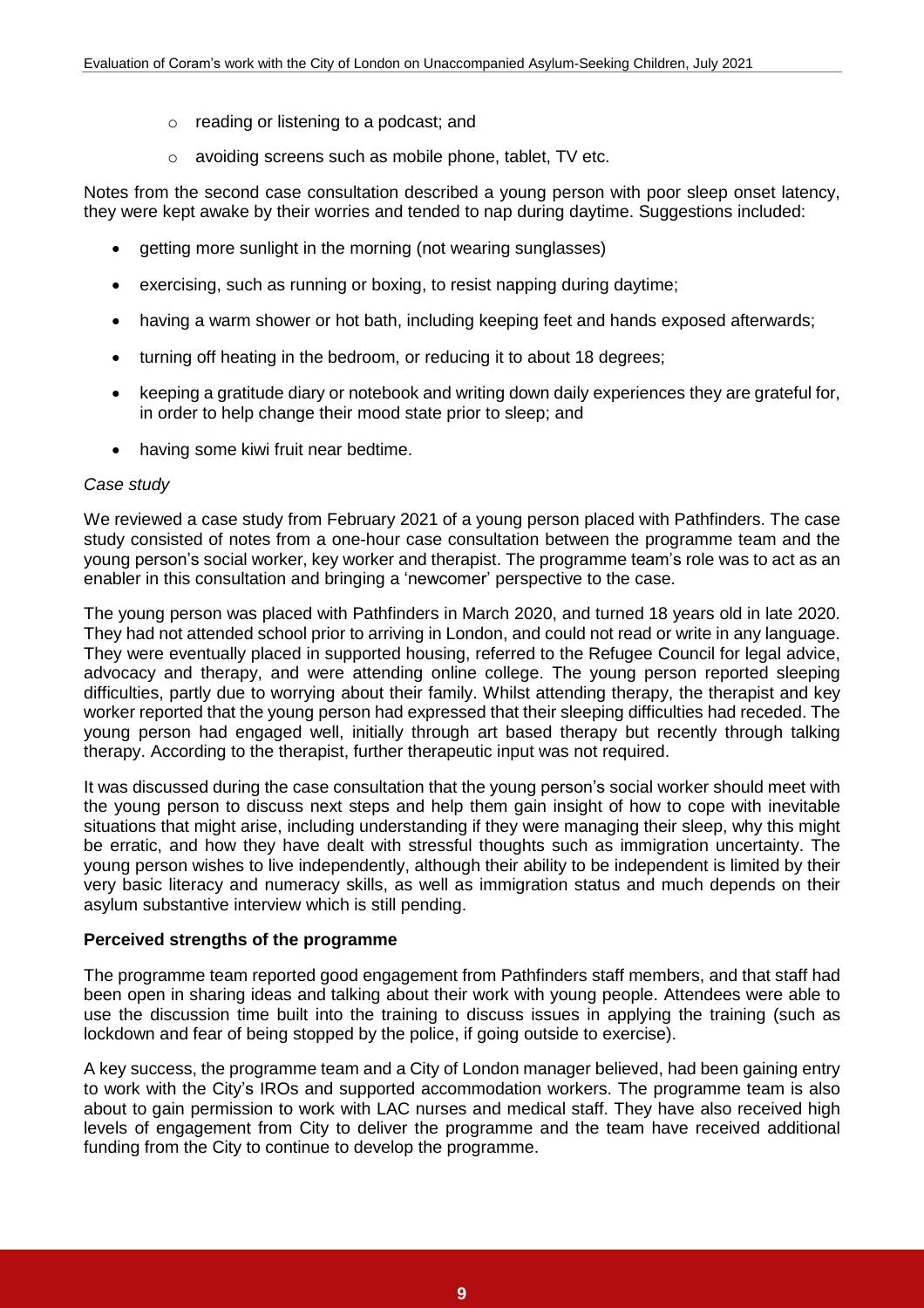## *Knowledge gained*

We asked interviewees how they had found the training. All the participants we interviewed reported finding the training interesting and learning new things, including knowledge about the neurological impacts of sleep deprivation, gut health, probiotics and not taking extensive exercise or eating before bedtime. One interviewee reported that before attending the training, they would seek medical intervention or look online for videos to help young people sleep, and that attending the training enabled staff to use strategies which helped young people open up more about their problems.

## *Insight gained*

More importantly, staff reported gaining insights into young people's lives and challenges. One member of staff mentioned that attending the training had made them realise some of the reasons of why unaccompanied asylum-seeking children and young people experience sleep problems, such as the stress and anxiety of applying for asylum and waiting for a Home Office decision.

Several staff members also mentioned that they thought the programme model could be applied to any young people they work with and not just unaccompanied asylum-seeking children and young people, and one staff member reported that they had gained insight of how much sleep impacts dayto-day activities, and were surprised that they could apply the programme model to their own lifestyle.

The programme team felt Pathfinders staff's own initial view of their professional role was to be practical and stick to rules and boundaries. However, throughout the programme, they felt staff gained insight into their roles in terms of relationships, wellbeing and engaging in conversations that enable them to pass on the right information to help other staff, such as LAC nurses.

## *Actions taken*

One staff member mentioned that their management team has opened a small gym facility for young people (whose access to offsite gyms has been affected by covid-19 restrictions), while another staff member stated that encouraging physical exercise and having a balanced diet is now part of the care leaving independent skills training that is arranged by the safeguarding team for young people, thanks to staff members attending the training.

One staff member stated that the training had been helpful to some of the young people they work with, but that it was too early to notice any impacts on young people's wellbeing. However, the staff member had provided one young person with strategies to help them fall asleep, as they had no previous sleep routine, and reported that the young person had found this helpful.

#### *Personal benefits reported by staff*

Some interviewees mentioned they had incorporated what they had learnt during the training into their own personal life. One member of staff, for example, reported trying changes in their eating patterns (kiwi fruit two hours before bedtime, and not eating before bedtime). Two other staff members also mentioned that several team members had bought weighted blankets to help them fall asleep. They had gained insight into why they might have difficulty falling or staying asleep during the day or at night.

Several staff members reported they had learnt about what probiotics are and its impact on mental and physical health. One interviewee stated that they had changed their shopping patterns in that they now checked before buying if food products, such as yoghurt, included live bacteria.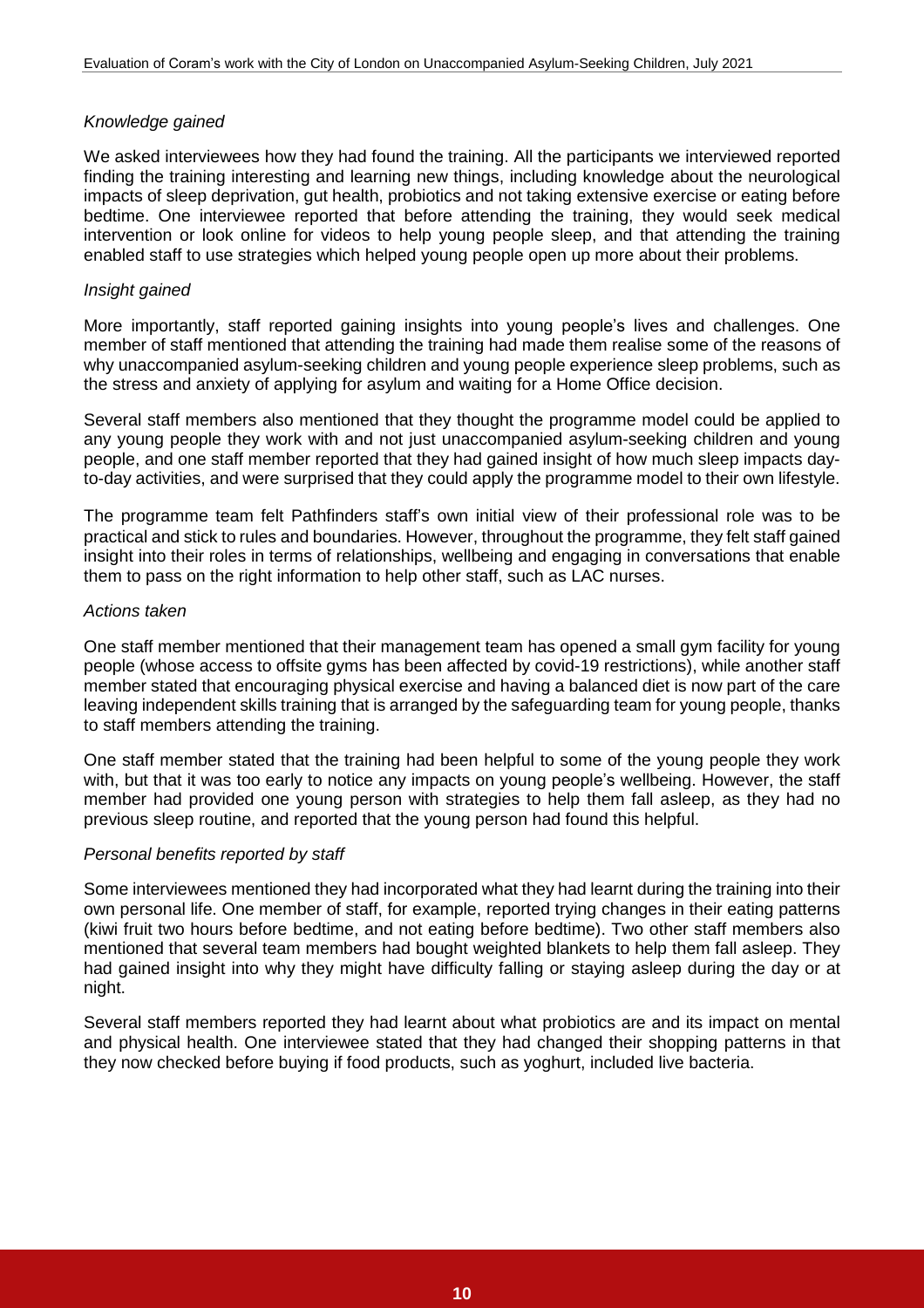# **Challenges experienced by the programme**

## *Geographical spread*

As the July 2020 baseline report found, the City of London places young people (LAC and care leavers) in a wide range of geographical settings. Last year this spanned most of London's boroughs (19) plus Kent, Essex, Medway, Hampshire and Luton. Placements include both IFAs and supported living providers. In future, more local placements, in recognition of the geographic spread of the City's social housing, would make it easier for unaccompanied asylum-seeking children and young people to access services offered by the City.

## *Varying levels of experience and knowledge*

The programme team found that attendees had a range of levels of experience, including those with limited experience of working with unaccompanied asylum-seeking children and young people. They also found it challenging at times to keep attendees interested due the various levels of experience and knowledge of words such as trauma informed, the difference between PTS and PTSD, posttrauma and developmental trauma, etc.

## *Online delivery*

Support workers joining the training sessions did so generally during their working hours, and were subject to interruptions (this was also the case in one of the interviews). The programme team noted occasions when participants had to leave their screens at times. The programme team felt that inperson training would also have enabled participants to engage more, but that staff did their best to engage despite interruptions. One interviewee also highlighted that they would have preferred inperson training and felt it was challenging to keep staff engaged. However, they also thought online delivery had been efficient as it didn't require staff members to travel, they could attend the training and go back to work straight afterwards. Another member of staff did not think online session had been a disadvantage as they had become used to it during the past year.

#### *Time constraints*

One interviewee mentioned they would have liked more detailed information on the impacts of dayto-day activities on sleep but that there was not enough time to go into detail on certain sections of the training. The interviewee would have liked the training to include more time for interactive exercises, e.g. a short quiz, as the sessions mainly consisted of going through the slides which they felt left attendees tired and less engaged towards the end of the sessions.

#### **Recommended improvements**

We asked interviewees what improvements could be made the programme in future, who offered a range of practical suggestions, including:

- practical and visual examples such as video clips;
- examples of foods that young people have liked that have made a difference;
- real or mock sessions with young people about sleep, diet and exercise;
- a list of the food mentioned in the training for attendees to take away with them;
- refresher course following up 3 or 6 months later; and
- interactive exercises, e.g. a short quiz.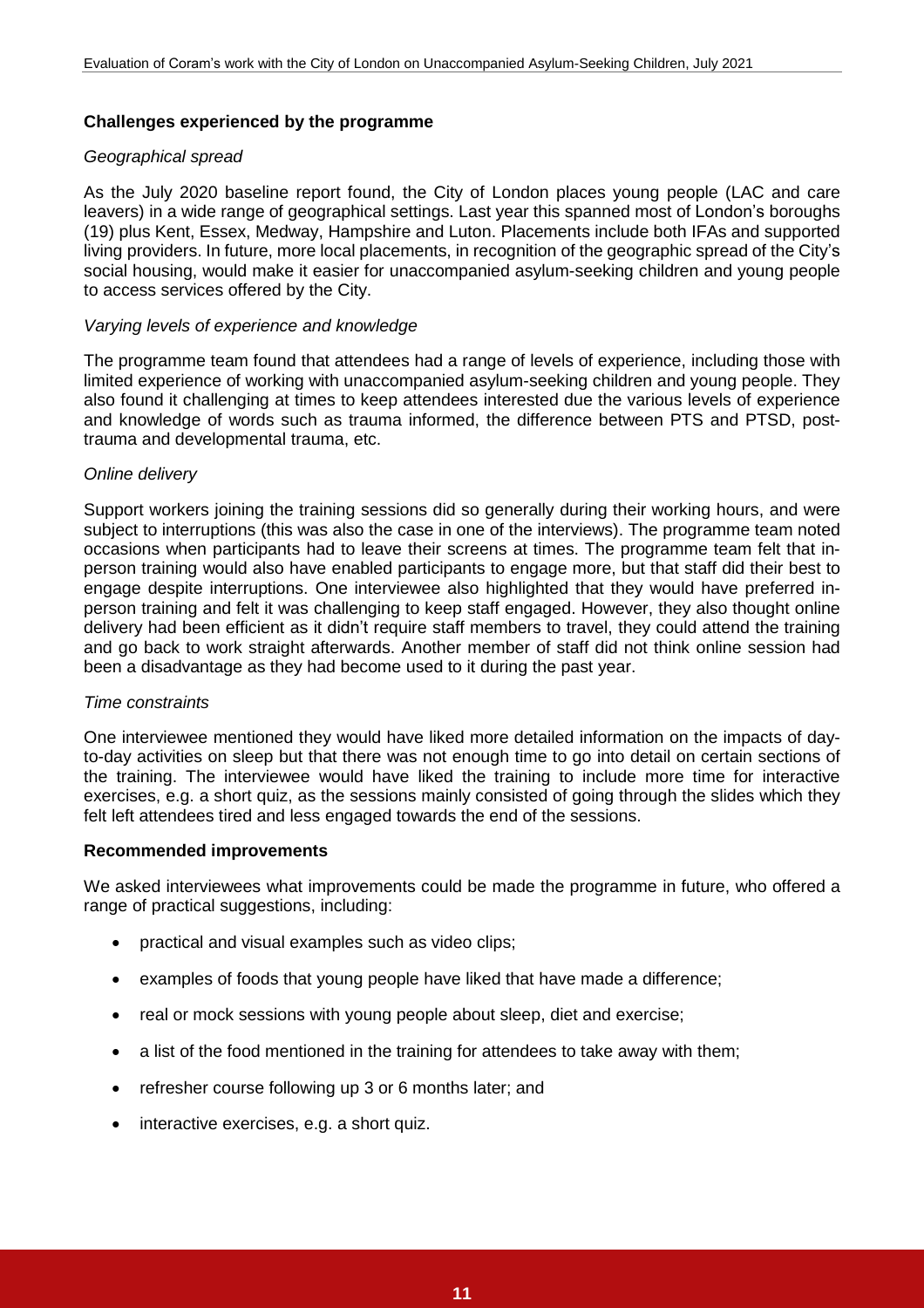#### *Suggested improvements from the programme team*

We also asked the programme team what improvements could be made to the programme in future, or if the programme could have been delivered differently in any way. The team stated that they would have liked to work with young people directly, and if they had enough resources, they would have made different versions of the programme for staff with different levels of expertise.

# 3.Conclusion

The intervention programme remains at a relatively early stage in its development, and the aim of the programme so far has been to raise awareness to professionals about sleep, diet and exercise and how they can apply their awareness in their work with unaccompanied asylum-seeking children and young people.

Overall the programme received positive feedback from staff members, who reported that they had gained knowledge and insight of how sleep affects day-to-day life, and a better understanding of the challenges unaccompanied asylum-seeking children and young people face, and how their past experiences affects their sleep, diet, physical and mental health. Some interviewees mentioned they had incorporated what they had learnt during the training into their own personal life, in terms of their eating and shopping patterns. Staff had started to apply what they had learnt into practice, for example, encouraging physical exercise had become part of the independent skills training young people receive. Despite staff experiencing disruptions to the sessions, they tried their best to engage in the sessions. Staff had gained insight into their professional roles more in terms of relationships, wellbeing and engaging in conversations that enable them to give the right information to help staff such as LAC nurses.

In future, the programme team aim to include foster carers, children and young people directly in their work. The team have received additional funding from the City of London to continue with the programme, which will allow them to develop and expand the services towards becoming a mainstream intervention. The programme team have begun to work with IROs and support accommodation workers, and are about to gain permission to work with LAC nurses and medical staff, in hope of being able to work directly with unaccompanied asylum-seeking children and young people and benefit more unaccompanied asylum-seeking children and young people in the future, by helping to improve their overall wellbeing and standard of living.